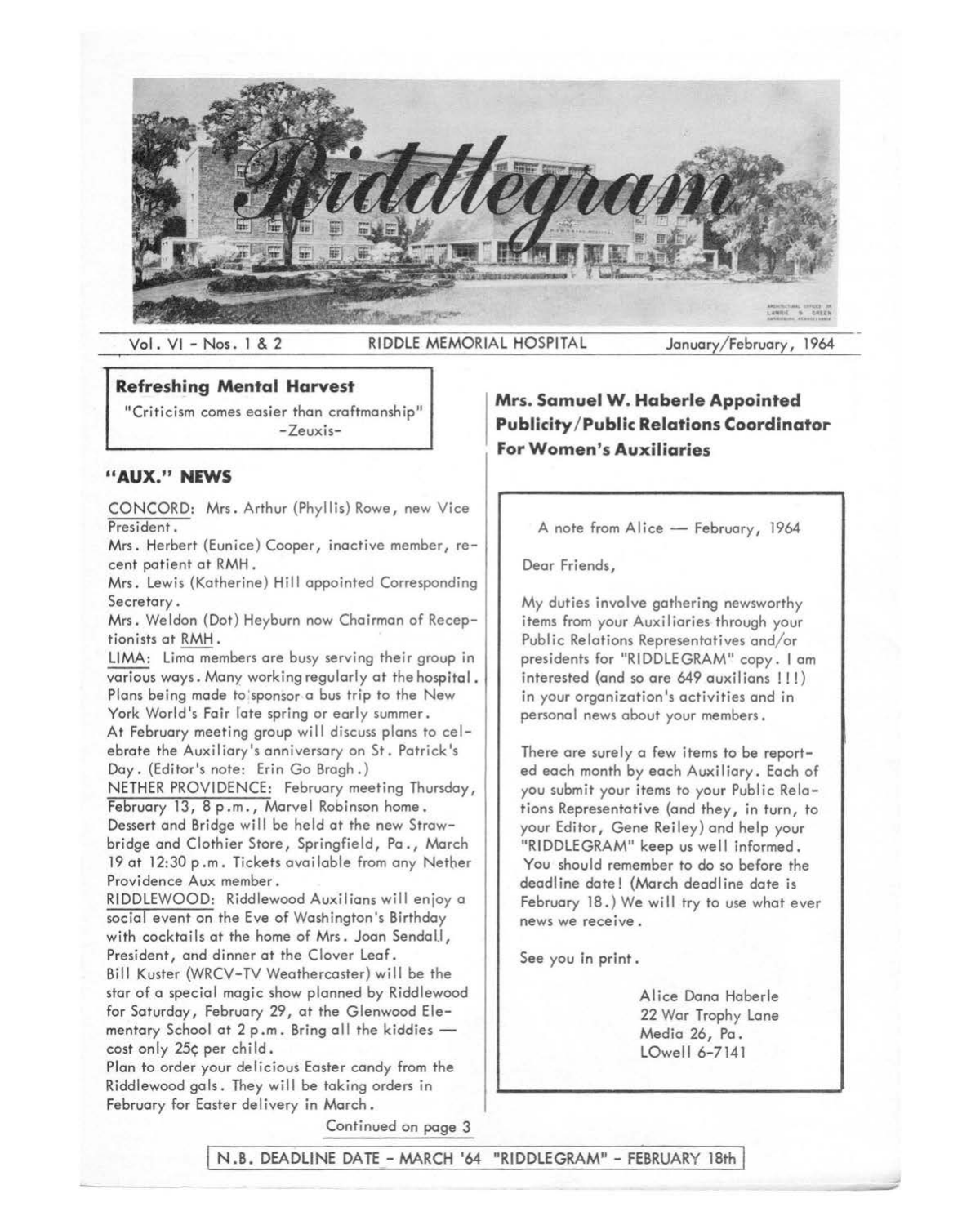# RIDDLE MEMORIAL HOSPITAL ASSOCIATED AUXILIARIES

WOMEN'S BOARD 1962-63 REPORT

Congratulations! You've done it again. The final payment on our \$40,000.00 pledge was paid to the hospital on January 2, 1964. Income was as follows:

| <b>Associated Auxiliaries</b>        |            | \$17,840.50            |             |
|--------------------------------------|------------|------------------------|-------------|
| <b>Beatty Hills</b>                  | \$1,000.00 |                        |             |
| <b>Bowling Green</b>                 | 1,810.76   |                        |             |
| Cheyney                              | 500.00     |                        |             |
| Concord                              | 800.00     |                        |             |
| Gradyville                           | 900.00     |                        |             |
| Lima                                 | 800.00     |                        |             |
| Media                                | 766.60     |                        |             |
| Middletown                           | 1,571.71   |                        |             |
| Moylan-Rose Valley                   | 800.00     |                        |             |
| Nether Providence                    | 1,850.00   |                        |             |
| Newtown Square                       | 67.20      | surplus when disbanded |             |
| Riddlewood                           | 600.00     |                        |             |
| Rosetree                             | 2,350.00   |                        |             |
| Springfield                          | 537.71     |                        |             |
| Springhaven                          | 1,000.15   |                        |             |
| Swarthmore                           | 1,153.90   |                        |             |
| Upper Providence                     | 682.47     |                        |             |
| Wawa.                                | 650.00     |                        |             |
| By-laws                              |            | 164,40                 |             |
| Charity Ball                         |            | 1,976.95               |             |
| Country Fair                         |            | $12, 279.12*$          |             |
| Interest                             |            | 430.66                 |             |
| Major Treat Shop                     |            | 3,522.36               |             |
| Merry Token Shop                     |            | 1,000.00               |             |
| Miscellaneous                        |            | 48.72 **               |             |
| Thrift Shop                          |            | 5,500.00               |             |
| Vending Machines                     |            | 730.47                 |             |
|                                      |            | 43, 493.18             | \$43,493.18 |
| Expenses:                            |            |                        |             |
| Books on Gift and Snack Shop Mgt.    | 29.75      |                        |             |
| By-laws                              | 166,00     |                        |             |
| Die for Volunteer 500-hour Pin       | 130.00     |                        |             |
| Hospital Assn. of Penna. Dues        | 15.00      |                        |             |
| Membership Cards                     | 22.00      |                        |             |
| Riddlegram                           | 1,999.70   |                        |             |
| Secretary and Treasurer              | 10.00      |                        |             |
| Volunteer Services                   | 125.00     |                        |             |
| Workshop at Penn State - 4 delegates | 192.05     |                        |             |
|                                      | 2,689.50   |                        | 2,689.50    |
|                                      |            |                        | \$40,803.68 |

Net Income

\*\$12,000 - 1963 Fair (not a final figure) / \$279.12 - 1962 Fair. \*\* \$24.62 Rally; \$18.00 - Longhorn Ranch; \$6.10 - Drexelbrook lunch.

These figures speak for themselves, but I would like to add my heartfelt thanks to each of you who has contributed so much to make this such a successful year.



Louise C. Baird, Past President Women's Board - January 9, 1964

Riddle Memorial Hospital richer by \$13,464.85. Mrs. William Baird, Moylan-Rose Valley, representing the Women's Board of the hospital, is shown presenting a final payment on its 1963 pledge to the Hospital Building Fund to Mr. Charles A. McCafferty, Marple Township, President of the Board of Riddle Hospital.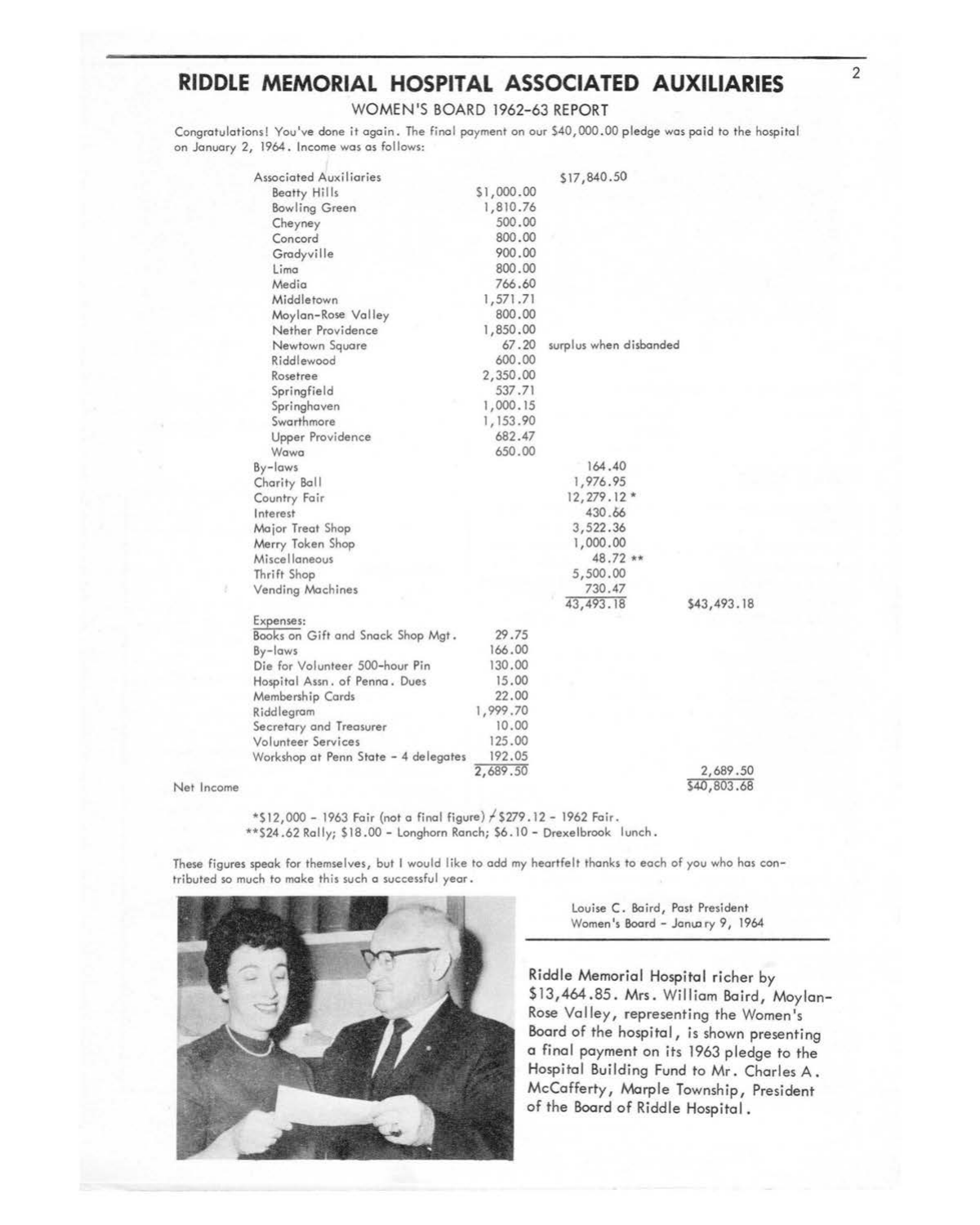

MIDDLETOWN: Luncheon-Bridge, February 26, 12:00 noon. Home of **Mrs.** Paul Wi 1 kinson, 6 Lafayette Circle, telephone LOwell 6-7029 cost \$2.00.

Watch for Middletown's announcement regarding June 13. Plans in the making - details later.

#### MOYLAN-ROSE VALLEY: RMH Cruise Kick-off Cocktail Party:

Time: Saturday, Feburary  $15 - 5$  to  $7$  p.m. Place: Home of Mrs. Fielder (Dee Dee) Coffin, Glen· wood and Oakland1Aves., Moylan, Pa.

To avoid charge, guests are asked to BYOB The purpose of this event is to have a happy reunion for those who went on the cruise last year; to welcome friends or anyone who is interested in going this year, or might enjoy hearing about it; and to dis· cuss the 1964 cruise, with the travel agent on hand **tc**  to give any information desired. Cruise information: a 9-day cruise on the M .S. Kungsholm to the Virgin Islands, leaving October 24th from New York. Rates start at  $$265.00$ , and this includes the contribution to Riddle Hospital.

Those interested in attending the Cocktail Party, please call one of the committee:

| Dee Dee Coffin  | LO 6-2955 |
|-----------------|-----------|
| Doris Letts     | LO 6-0670 |
| Ruth Fitzgerald | LO 6-4092 |

RIDDLEWOOD: Annual Fashion Show, April 25, at Indian Lane Junior High School. Millie Murphy, Fashion Show Chairman, announces spring and summer fashions for very young, pre-teens and teens wi II be featured. Young fashions will be furnished by Helen Jay, Village Green Shopping Center. Teenage models will be recruited from RMH Candy-Stripers A professional Junior Horse Show in May (date to be announced) will be staged by Mr. and Mrs. Wayne Achuff (Mrs. Achuff is Yvonne of Yvonne's who staged 1963 Country Fair Fashion Show). Location Jackson Field off Pennel Road, Glen Riddle. Chairman: Edna Williams.

SPRINGHAVEN: Spring Luncheon, April 30, home of Ruby Helton, Dogwood Road, Media.

SWARTHMORE: The Swarthmore Aux is pleased to present the internationally renowned magician Mr. Paul Fleming in "An Evening of Magic" on February 15 at the Nether Providence High School Auditorium There will be two preformances: at 2:00 p.m. the tickets will be  $$1.00;$  at  $7:30$  p.m. the tickets will seil for \$1.25. The evening performance will be slightly longer and will contain more mental phenomena than feats of magic.

UPPER PROVIDENCE: Plans are moving forward for the February 7th Valentine Dance to be held at the **Media** Inn. The Red Peppers will supply the music, a buffet will be served at midnight and ticket information may be had by calling Mrs. Dave (Bonnie) Harvey, Ticket Chairman, at LO 6-2250. This dance will be the major gala affair of the year for Upper Providence Auxiliary.

# **Now Hear This** I



Major Treat Snack Bar: New hours 9:00 a .m. to 9:30 p .m. from Monday through Friday; 9:00 a .m. to 4:00 p .m. on Saturday; 1 :30 p .m. to 5:30 p .m. on Sunday.

Special note: The Major Treat Shop deals in figures  $-$  these, while not on the calorie side  $-$  represent long green. \$1500 to be exact. Donnie Wilbur and her happy crew added another delicious \$1500 "tidbit" for a total of \$5,000 turned over to the Women's Board by the popular Major Treat Snack Bar.

# **Thrift Shop**

Basement sale: After-Christmas bargains. Some exceptional buys in ice skates (real sharp).

Thrift shop pleased with volunteers in the fine job they are doing.

. Much improvement noted in store operations and merchandising. The attention to details and the willingness to show up for duty  $$ even in the recent bad weather  $-$  is quite gratifying and much appreciated.

#### **AUX. NEWS** from page 1

SPRINGHAVEN: Next meeting February 13 at home of Marion Marshall.

Auxiliary is donating o "taffy dispenser" to the Emergency Ward .

UPPER PROVIDENCE: Mrs. Neil (Barbara) White is the Auxiliary representative to the monthly Volunteer Meetings.

Many "UP-AUX" members contributed their time to the recent Polio Drive by volunteering to dispense vaccine at Rose Tree School.

Proceeds from a Flower Arranging Demonstration given by Mrs. E. (Bev) Foster and Mrs. Dave (Bonnie) Harvey on December 11 were contributed to· the Aux treasury.

All members plan to donate "talent money" to the treasury during the coming year.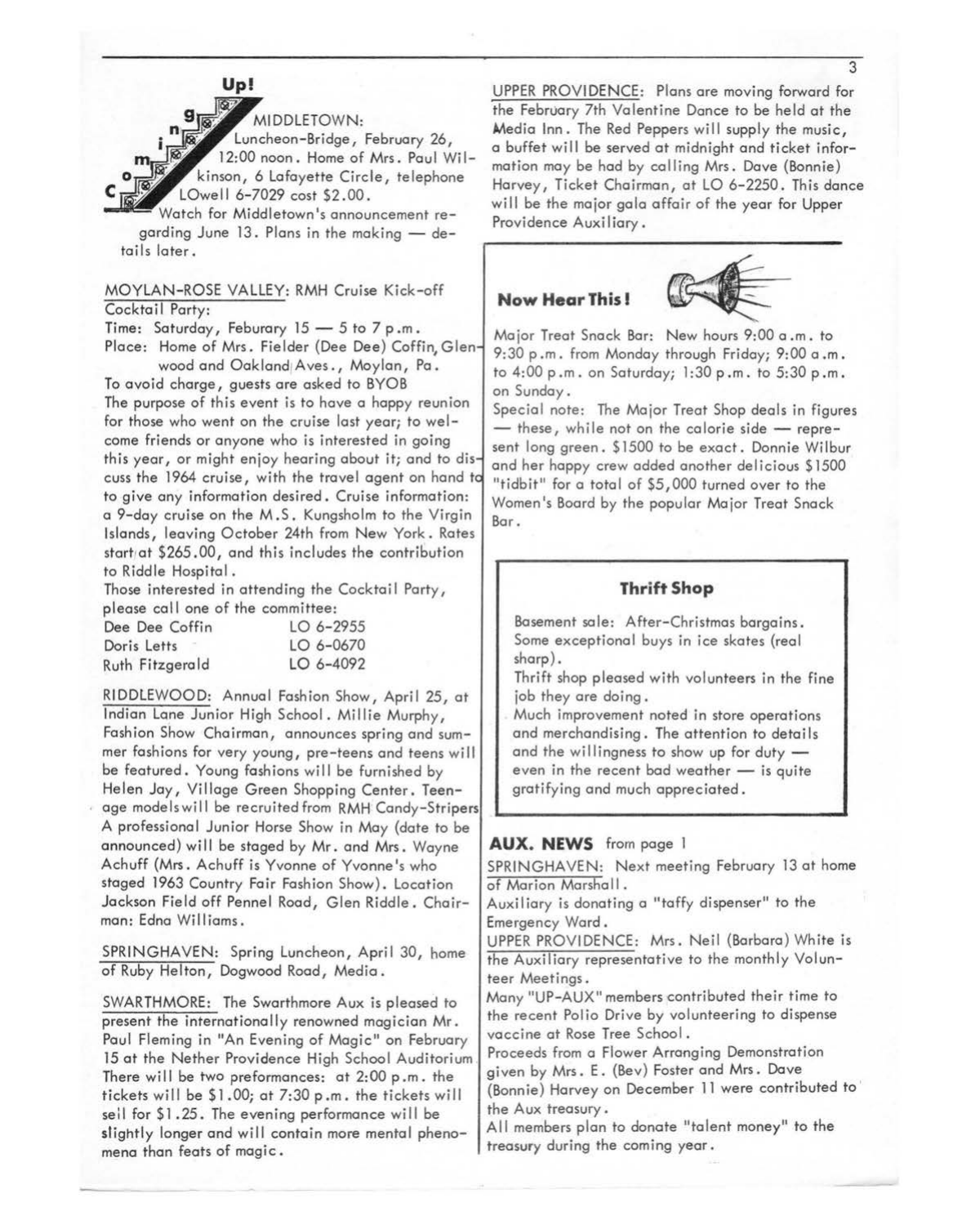# **We Cherish The Memories Of The Pleasant Things In Life**

The First Noel for Riddle - Celebrated on December 19th by approximately 200 young and older residents in the Media area, marked the historic beginning of what it is hoped will be an annual event. When President Charles A. McCafferty welcomed all the Scout troops, Brownies and accompanying parents as they assembled at 7 p .m. in front of the hospital, he stressed the fine opportunity everyone had to become better acquainted with each other, as well as with their wonderful hospital, qs they joined in singing carols around the Christmas tree. Lights went on, voices rang out through the stillness of the night, with a new moon and bright stars above to further dramatize the occasion. A neverto-be-forgotten memory for all who braved the cold to participate in Riddle's FIRST NOEL. Permission was granted for special groups to sing carols on certain floors of the hospital. One girl Scout Troop even sang theirs in French! After which all were invited to the Cafeteria, for refreshments contributed for the occasion. Hot milk-chocolate, from Wawa Dairies, and (fortunately) a bountiful supply of cakes quickly disappeared as the lines of beautifully behaved children took over! And the unanimous answer to questions put to the adults present, about their opinion of our "experimental program" was "We need more of this kind of thing in our Community!"

So - We are already planning for NEXT Christmas! Mrs. Merrill Fowle, Chairman of the Riddle Landscaping Committee which provided the special Christmas tree, already has the enthusiastic offer of help



Mr. Charles A. McCafferty, President Board of Directors, Riddle Memorial Hospital, and friends open Christmas Tree Lighting ceremonies at the Hospital's **First** Noel Celebration.

from both Mrs. Charles McCafferty and Mrs. Cyril G. Fox, her assistants for,this "first." Various Troop leaders have asked to participate in the advance planning, so by next year not only will the Christmas tree be BIGGER 'n BETTER but so WILL THE PARTY!! Pediatrics enjoys first Holiday party. On Friday, December 20, from 3:00 p .m. to 4:00 p .m., eight 'children patients enjoyed a lively Christmas party in the playroom. Mrs. Santa Claus (Mrs. Kathryn Leake of Lima Provident Tradesmen Bank) put in a surprise appearance and presented each child with a gift. The children were entertained by a Riddlewood Aux volunteer with hand puppets amidst a colorfully decorated windowed room painted by Mrs. Betty Fritz and staff. Patients present: Kim Raymond, Ronald Richardson, Debbie Wilson, Donald Wallin, Charles Fritz, Barbara Ellison, Robin Bufalo, and Carmel Sokolow**ski.** 



CAROLERS AT RIDDLE - Members of Girl Scout Troop 130 of Riddlewood, are in tune caroling for Mrs. Floyd Douse, Springfield, a patient at RMH. Girl Scouts are (I. tor.) Janet Hutchison, Lee Shain, Joan-Marie Gorans and Jennifer Jones.

# **Poodle, Anyone?** ,,



Fran Nichols, Gift Shop's co-chairman, is proud possessor of six black miniature French poodles; 2 male; 4 female. They're for sale; call her for details; Kl 3-4611. Champion stock: mother is "Nichols Nicole" and father "Merry Pond What-a-Man"

# **Heartfelt Sympathy**

Sincere condolances are extended to Jean Jackson, past president Nether Providence Aux, on the death of her beloved husband Frank.

And to Mrs. Lillie McCullom Riddlewood Aux, on the loss of her husband Les.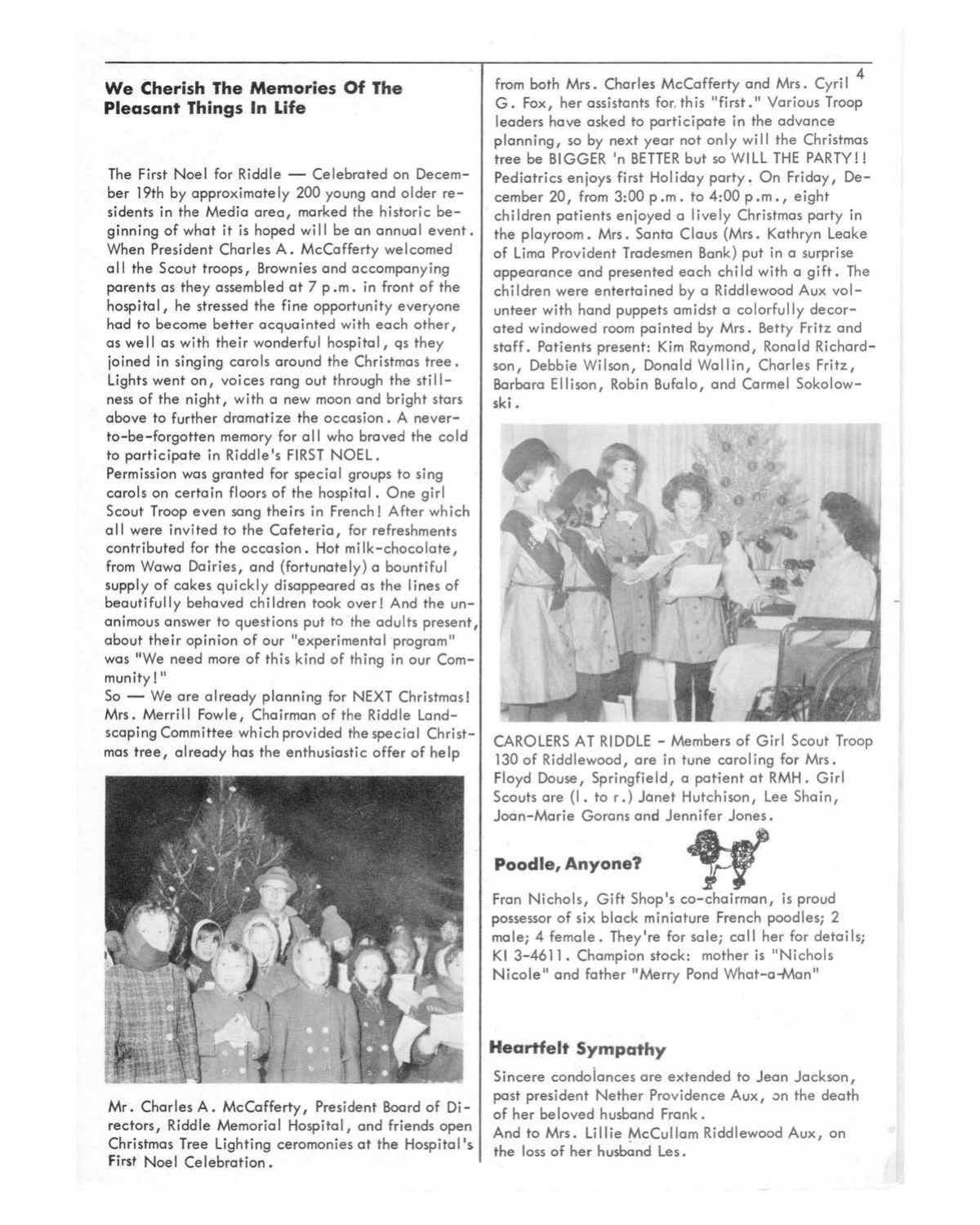## **Charity Ball Patron List Solicited**

Jane Warwick, Charity Ball Chairman, has announced individual Auxiliary representatives will be soliciting auxilians and other for Patron listings.

 $$5.00$  donation requested for each listing  $$ deadline date, February 20.

Checks should be mailed to Jane Warwick, 261 North Rolling Road, Springfield, if not contacted personally.

The Charity Ball will be held at the Overbrook Country Club, May 15. Lester Lanin will furnish music for dancing.

# **Country Fair News**

Following Country Fair Chairmen have been appointed for 1964:

Merchandise Chairman: Ruby Maier

Activities Chairman: Betty Able

Chance Chairmen: Donnie Watson and Mary Shryock

Grounds and Decorating Chairman: Allan Putt Horse Show Planning Chairman: Ann Zimmerman

Secretary: Rosemary McClatchy

Treasurer: Deborah Wick

Co-Chairmen, Men's Committee: Wynne Eisenhart and Robert Wick·

## **11964 - Resolutions** I

To call "Pat" Mann (Beatty Hills Aux) Mrs. Nevin Mann (name is not Neville or Melvin). . . To call Mrs. Robert J. Brown only "C.J." when using her nickname. . . Not to forget to call Mrs. John Breen "Bibby" not the Gaellic "Biddy" . . . Not to make Lillian Hinson (Springhaven Aux) a

member of three different auxiliaries. (Sorry.)



BEA TTY HILLS: The McCafferty's annual Cocktail-Buffet Party, held January 5, netted \$211.74. Delightful affair.

GRADYVILLE: Doll chances netted \$42. Won by Martin Myers, Media.

Bill and Tess Stanbull's Cocktail Party huge success. Netted \$157.75.

A real fine job by the Christmas Card Committee, ,headed by Ann Stewart, has netted \$128 .50.



Miss Elizabeth J. Hazen, Newtown Square, new Director of Nurses at RMH. Graduated from Upper Darby High and University of Pa. (B .S. in Nursing Education). Background of three years training at Presbyterian Hospital, Philadelphia. General Staff and Assistant Head of Nurses at New York Hospital. Battle/ combat service, European Theater, World War II. Assistant Director Nursing Service, Episcopal Hospital, Philadelphia. Professional license New York/Pennsylvania. Member of N.P.A. and N.L.N. Welcome Aboard!



STRING ON YOUR FINGER

RIDDLE DAY - Thursday, April 23, at new Strawbridge and Clothier Store in Springfield. Save your money. Do your buying then. RMH benefits.



CONCORD: A boy for Mrs. Robert (Peggy) Darrough.

UPPER PROVIDENCE: A girl, Lee Margaret, for Mrs. William (Barbara) Wesson on December 20.



#### **Dependables**

Mrs. E .E. Hinson of Nether Providence Township, director of Volunteers of Riddle Memorial Hospital, discusses one of the many problems of volunteer activities in the hospital with Mrs. C. Donald Riddle, Springfield, member of her staff.